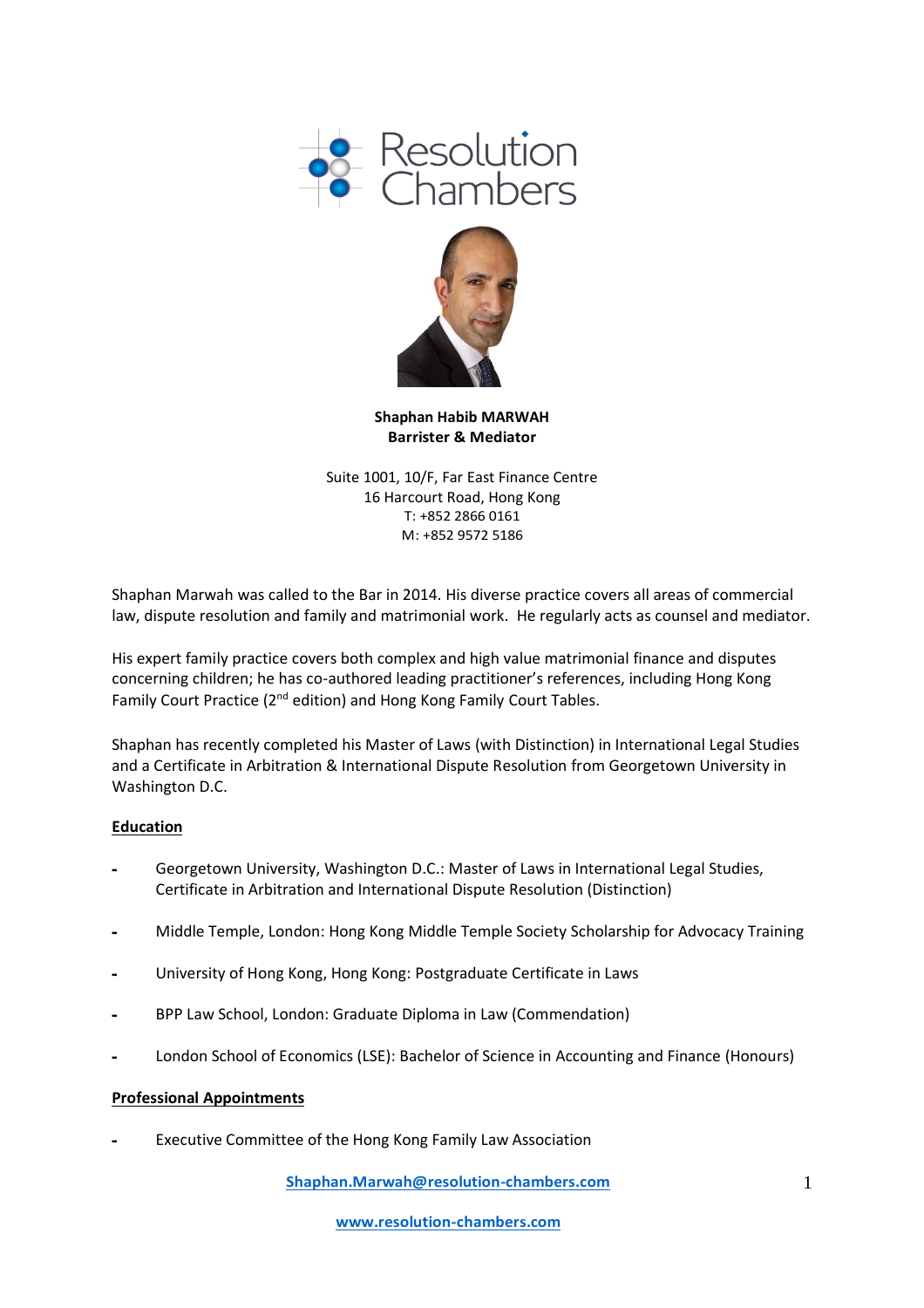- **-** Member, the Hong Kong Collaborative Practice Group
- **-** Legal adviser to several charities

### **Family and Matrimonial Practice**

Shaphan is ranked as one of Hong Kong's top counsel in family law by Doyle's Guide (2021).

His expert family practice covers both complex and high value matrimonial finance as well as disputes concerning children; he has co-authored leading practitioners' references, including Hong Kong Family Court Practice (2nd edition) and Hong Kong Family Court Tables.

Shaphan has appeared in the High Court and District Court in financial remedy proceedings involving third party claims, conduct arguments, unilateral assets, nuptial agreements, trust structures, enforcement and international issues.

He also acts in applications involving child custody and access arrangements, variation of access, permanent removal, international child abduction, non-removal orders, domestic violence orders, adoption, wardship and surrogacy.

An experienced mediator in family and children's matters, Shaphan also acts as an advocate in mediation and private Financial Dispute Resolution hearings (FDRs).

Shaphan's reported cases include:

- **-** KCMA v ABC [2020] HKCFI 848 (litigation funding and trusts)
- **-** FJ v DTD [2020] HKFC 50 (variation of custody)
- **-** B, A v B, L [2019] 4 HKLRD 19 (leading appellate decision on permanent removal)
- **-** BRS v LYY [2018] HKCFI 1524 (international child abduction matter)
- **-** In the matter of G [2018] HKCFI 816 and on appeal in [2020] HKCA 307 (acted for the next friend in long running wardship proceedings)
- **-** JMFC v DJH [2017] HKFC 128 (novel case concerning an application for permanent removal by a non-primary carer parent)
- **-** Henderson v Henderson [2016] 6 HKC 382 (application to purge contempt)
- **-** YPC v SSHL [2016] 1 HKC 257 (fair trial procedures for enforcement by judgment summons)

#### **Commercial and Civil Practice**

Shaphan's civil and commercial practice covers all areas of commercial litigation and advisory work, including:

- **-** Asset tracing
- **-** Complex commercial fraud